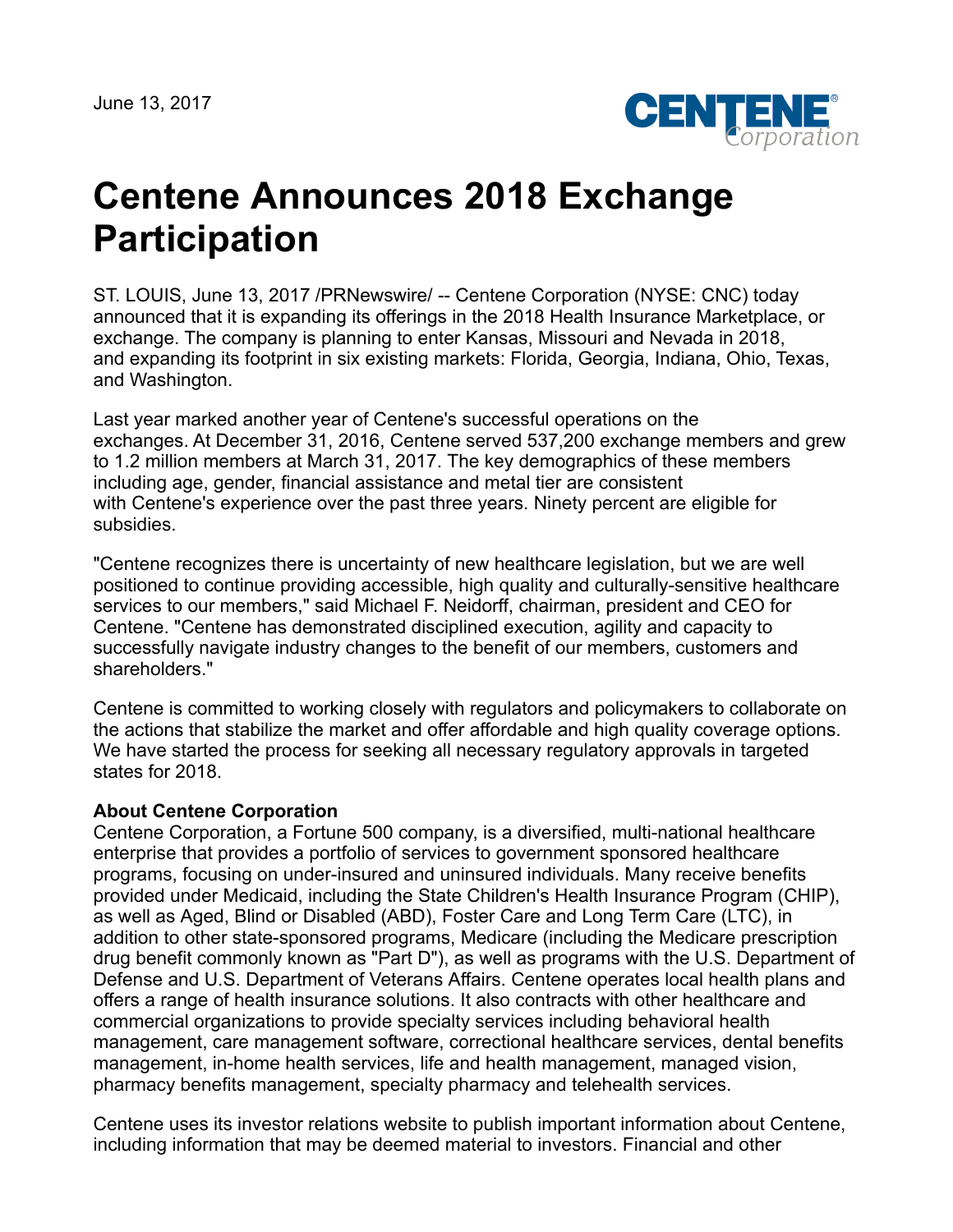information about Centene is routinely posted and is accessible on Centene's investor relations website, <http://www.centene.com/investors>.

## **Forward-Looking Statements**

*The company and its representatives may from time to time make written and oral forwardlooking statements within the meaning of the Private Securities Litigation Reform Act ("PSLRA") of 1995, including statements in this and other press releases, in presentations, filings with the Securities and Exchange Commission ("SEC"), reports to stockholders and in meetings with investors and analysts. In particular, the information provided in this press release may contain certain forward-looking statements with respect to the financial condition, results of operations and business of Centene and certain plans and objectives of Centene with respect thereto, including but not limited to the expected benefits of the acquisition of Health Net, Inc. These forward-looking statements can be identified by the fact that they do not relate only to historical or current facts. Without limiting the foregoing, forward-looking statements often use words such as "anticipate", "seek", "target", "expect", "estimate", "intend", "plan", "goal", "believe", "hope", "aim", "continue", "will", "may", "can", "would", "could" or "should" or other words of similar meaning or the negative thereof. We intend such forward-looking statements to be covered by the safe-harbor provisions for forward-looking statements contained in PSLRA. A number of factors, variables or events could cause actual plans and results to differ materially from those expressed or implied in forward-looking statements. Such factors include, but are not limited to, Centene's ability to accurately predict and effectively manage health benefits and other operating expenses and reserves; competition; membership and revenue declines or unexpected trends; changes in healthcare practices, new technologies, and advances in medicine; increased health care costs; changes in economic, political or market conditions; changes in federal or state laws or regulations, including changes with respect to government health care programs as well as changes with respect to the Patient Protection and Affordable Care Act and the Health Care and Education Affordability Reconciliation Act and any regulations enacted thereunder that may result from changing political conditions; rate cuts or other payment reductions or delays by governmental payors and other risks and uncertainties affecting Centene's government businesses; Centene's ability to adequately price products on federally facilitated and state based Health Insurance Marketplaces; tax matters; disasters or major epidemics; the outcome of legal and regulatory proceedings; changes in expected contract start dates; provider, state, federal and other contract changes and timing of regulatory approval of contracts; the expiration, suspension or termination of Centene's contracts with federal or state governments (including but not limited to Medicaid, Medicare, and TRICARE); challenges to Centene's contract awards; cyber-attacks or other privacy or data security incidents; the possibility that the expected synergies and value creation from acquired businesses, including, without limitation, the Health Net acquisition, will not be realized, or will not be realized within the expected time period, including, but not limited to, as a result of conditions, terms, obligations or restrictions imposed by regulators in connection with their approval of, or consent to, the acquisition; the exertion of management's time and Centene's resources, and other expenses incurred and business changes required in connection with complying with the undertakings in connection with certain regulatory approvals; disruption from the acquisition making it more difficult to maintain business and operational relationships; the risk that unexpected costs will be incurred in connection with, among other things, the acquisition and/or the integration; changes in expected closing dates, estimated purchase price and accretion for acquisitions; the risk that acquired businesses will not be integrated successfully; Centene's ability to maintain or achieve improvement in the Centers for Medicare and Medicaid Services (CMS) Star ratings and other quality scores that impact revenue; availability of debt and equity financing, on terms that are favorable to Centene; inflation; foreign currency fluctuations; and*